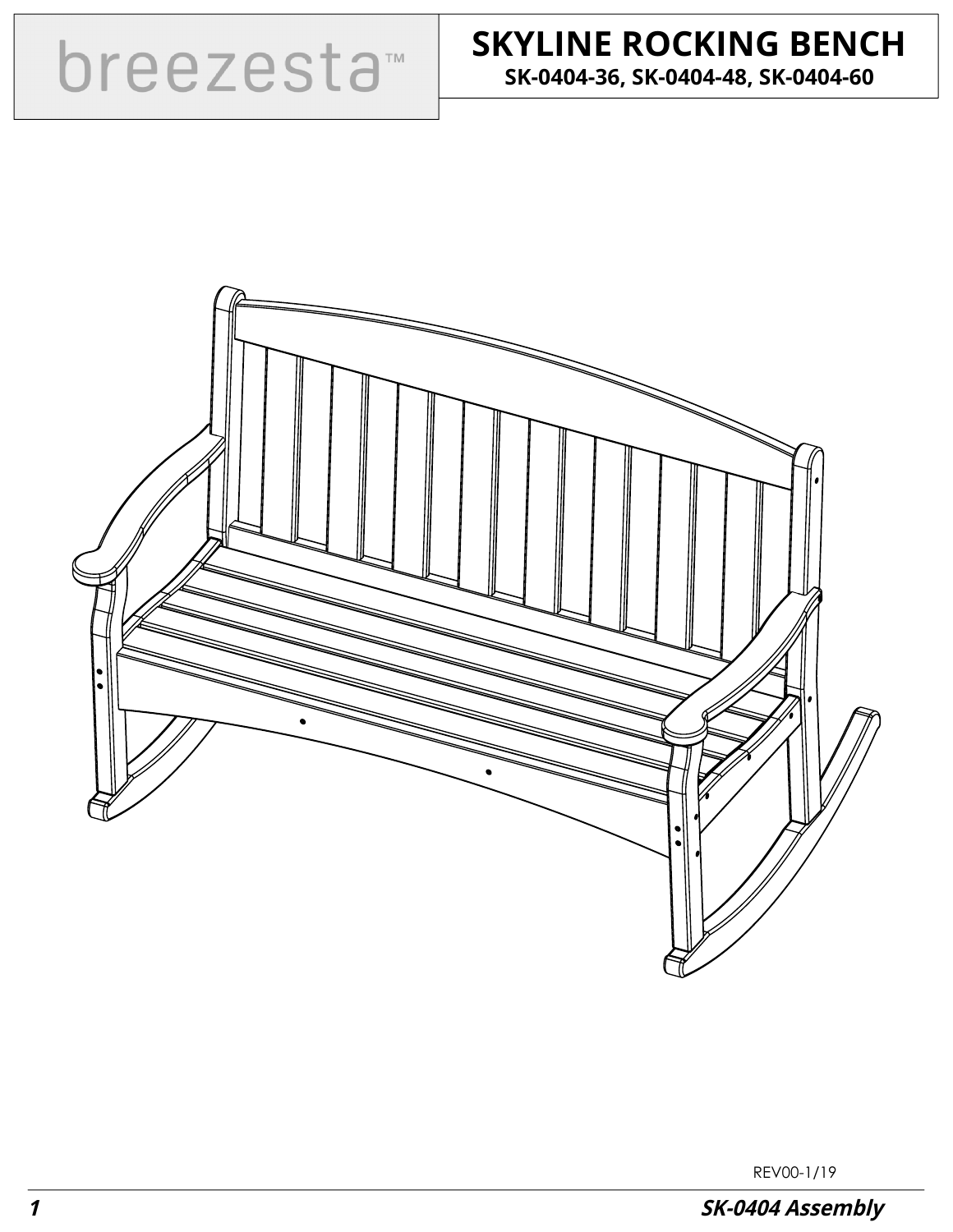

| <b>PARTS</b>   |                            |                 |                |                |                |  |  |  |
|----------------|----------------------------|-----------------|----------------|----------------|----------------|--|--|--|
| <b>PART</b>    | <b>DESCRIPTION</b>         | <b>PART NO.</b> | <b>QTY 36"</b> | <b>QTY 48"</b> | <b>OTY 60"</b> |  |  |  |
| A <sub>1</sub> | <b>BACK ASSEMBLY</b>       | SA-00170        |                |                |                |  |  |  |
| A2             | <b>BACK ASSEMBLY</b>       | SA-00171        |                |                |                |  |  |  |
| A <sub>3</sub> | <b>BACK ASSEMBLY</b>       | SA-00173        |                |                |                |  |  |  |
| B <sub>1</sub> | <b>36IN SEAT SLAT</b>      | SS-33.562       | 5              |                |                |  |  |  |
| B <sub>2</sub> | <b>48IN SEAT SLAT</b>      | SS-45.562       |                | 5              |                |  |  |  |
| B <sub>3</sub> | <b>60IN SEAT SLAT</b>      | SS-57.562       |                |                | 5              |  |  |  |
| C <sub>1</sub> | <b>FRONT RAIL 36"</b>      | PRT-00318       |                |                |                |  |  |  |
| C <sub>2</sub> | <b>FRONT RAIL 48"</b>      | SA-00197        |                |                |                |  |  |  |
| C <sub>3</sub> | <b>FRONT RAIL 60"</b>      | SA-00198        |                |                |                |  |  |  |
| D              | <b>ROCKER</b>              | PRT-00161       | $\overline{2}$ | $\overline{2}$ | $\overline{2}$ |  |  |  |
| E              | <b>SEAT SUPPORT</b>        | PRT-00294       |                | $\overline{2}$ | 3              |  |  |  |
| F              | <b>LEFT SIDE ASSEMBLY</b>  | SA-00184        |                |                |                |  |  |  |
| G              | <b>RIGHT SIDE ASSEMBLY</b> | SA-00185        |                |                |                |  |  |  |



| <b>HARDWARE</b> |                           |                 |  |                                    |  |  |  |  |  |
|-----------------|---------------------------|-----------------|--|------------------------------------|--|--|--|--|--|
| <b>PART</b>     | <b>DESCRIPTION</b>        | <b>PART NO.</b> |  | <b>QTY 36"   QTY 48"   QTY 60"</b> |  |  |  |  |  |
|                 | #8 X 1-1/2" TORX SCREW    | H-0000-S815     |  |                                    |  |  |  |  |  |
|                 | #8 X 2" TORX SCREW        | H-0000-S82      |  |                                    |  |  |  |  |  |
|                 | #8 X 2-1/2" TORX SCREW    | H-0000-S825     |  |                                    |  |  |  |  |  |
|                 | $1/4 - 10 \times 3$ " LAG | H-0000-S103     |  |                                    |  |  |  |  |  |
|                 | T20 & T25 TORX BIT        | H-0000-CTD      |  |                                    |  |  |  |  |  |

## **Suggested Tools: Drill, Plastic Mallet**

**2 SK-0404 Assembly**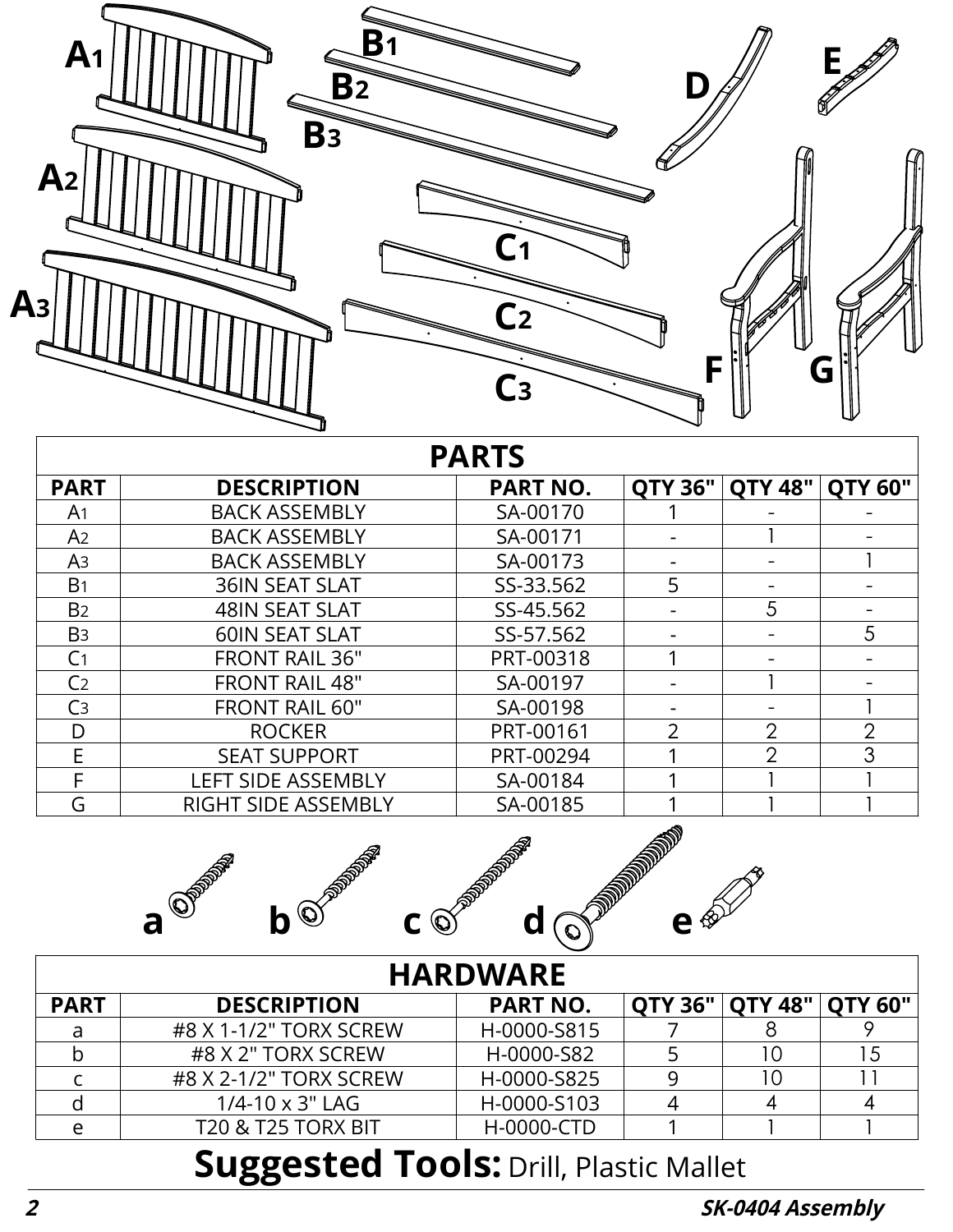## **Please read entire instructions before beginning**